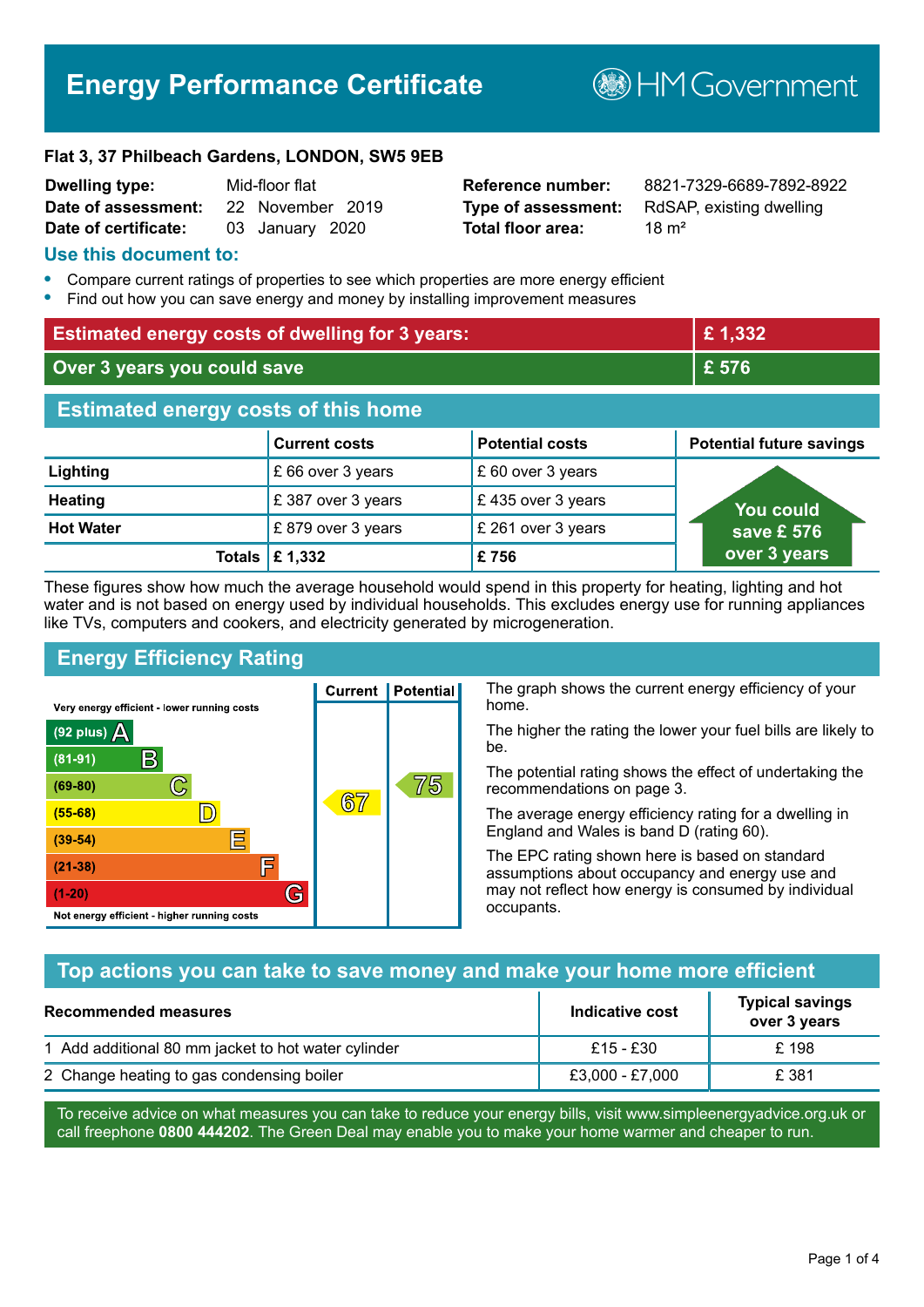**Energy Performance Certificate**

#### **Summary of this home's energy performance related features**

| <b>Element</b>        | <b>Description</b>                              | <b>Energy Efficiency</b> |
|-----------------------|-------------------------------------------------|--------------------------|
| Walls                 | Solid brick, as built, no insulation (assumed)  | *****                    |
|                       | Timber frame, as built, no insulation (assumed) | ★★☆☆☆                    |
| Roof                  | (another dwelling above)                        |                          |
| Floor                 | (another dwelling below)                        |                          |
| <b>Windows</b>        | Fully double glazed                             | ★★★☆☆                    |
| Main heating          | Electric storage heaters                        | ★★★☆☆                    |
| Main heating controls | Manual charge control                           | ★★☆☆☆                    |
| Secondary heating     | Portable electric heaters (assumed)             |                          |
| Hot water             | Electric immersion, off-peak                    | ★☆☆☆☆                    |
| Lighting              | Low energy lighting in all fixed outlets        | *****                    |

Current primary energy use per square metre of floor area: 552 kWh/m² per year

The assessment does not take into consideration the physical condition of any element. 'Assumed' means that the insulation could not be inspected and an assumption has been made in the methodology based on age and type of construction.

#### **Low and zero carbon energy sources**

Low and zero carbon energy sources are sources of energy that release either very little or no carbon dioxide into the atmosphere when they are used. Installing these sources may help reduce energy bills as well as cutting carbon. There are none provided for this home.

# **Your home's heat demand**

For most homes, the vast majority of energy costs derive from heating the home. Where applicable, this table shows the energy that could be saved in this property by insulating the loft and walls, based on typical energy use (shown within brackets as it is a reduction in energy use).

| <b>Heat demand</b>           | <b>Existing dwelling</b> | Impact of loft<br>insulation | Impact of cavity<br>wall insulation | Impact of solid<br>wall insulation |
|------------------------------|--------------------------|------------------------------|-------------------------------------|------------------------------------|
| Space heating (kWh per year) | 1.179                    | N/A                          | N/A                                 | (58)                               |
| Water heating (kWh per year) | 1,942                    |                              |                                     |                                    |

You could receive Renewable Heat Incentive (RHI) payments and help reduce carbon emissions by replacing your existing heating system with one that generates renewable heat, subject to meeting minimum energy efficiency requirements. The estimated energy required for space and water heating will form the basis of the payments. For more information, search for the domestic RHI on the www.gov.uk website.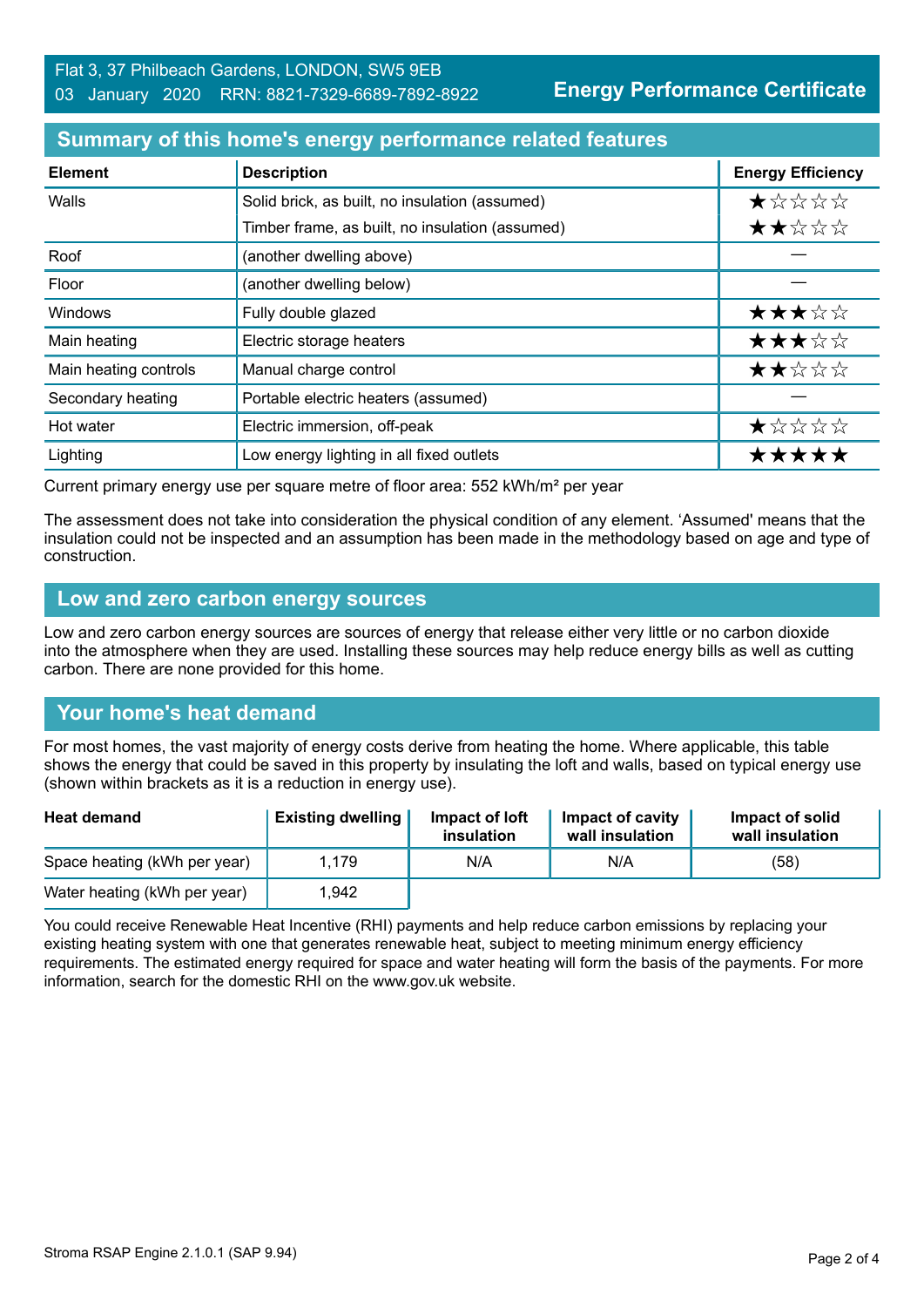#### Flat 3, 37 Philbeach Gardens, LONDON, SW5 9EB 03 January 2020 RRN: 8821-7329-6689-7892-8922

#### **Recommendations**

The measures below will improve the energy performance of your dwelling. The performance ratings after improvements listed below are cumulative; that is, they assume the improvements have been installed in the order that they appear in the table. To receive advice on what measures you can take to reduce your energy bills, visit www.simpleenergyadvice.org.uk or call freephone 0800 444202. Before installing measures, you should make sure you have secured the appropriate permissions, where necessary. Such permissions might include permission from your landlord (if you are a tenant) or approval under Building Regulations for certain types of work.

| <b>Recommended measures</b>                       | <b>Indicative cost</b> | <b>Typical savings</b><br>per year | <b>Rating after</b><br>improvement |
|---------------------------------------------------|------------------------|------------------------------------|------------------------------------|
| Add additional 80 mm jacket to hot water cylinder | £15 - £30              | £ 66                               | C71                                |
| Change heating to gas condensing boiler           | £3,000 - £7,000        | £ 127                              | C75                                |

#### **Alternative measures**

There are alternative measures below which you could also consider for your home.

- **•** Biomass boiler (Exempted Appliance if in Smoke Control Area)
- **•** Air or ground source heat pump

# **Financial Support and the Green Deal**

Green Deal Finance allows you to pay for some of the cost of your improvements in instalments under a Green Deal Plan (note that this is a credit agreement, but with instalments being added to the electricity bill for the property). The availability of a Green Deal Plan will depend upon your financial circumstances. There is a limit to how much Green Deal Finance can be used, which is determined by how much energy the improvements are estimated to **save** for a 'typical household'.

You may also be able to obtain support towards repairs or replacements of heating systems and/or basic insulation measures under the ECO scheme, provided that you are in receipt of qualifying benefits or tax credits. To learn more about this scheme and the rules about eligibility, visit www.simpleenergyadvice.org.uk or call freephone **0800 444202** for England and Wales.